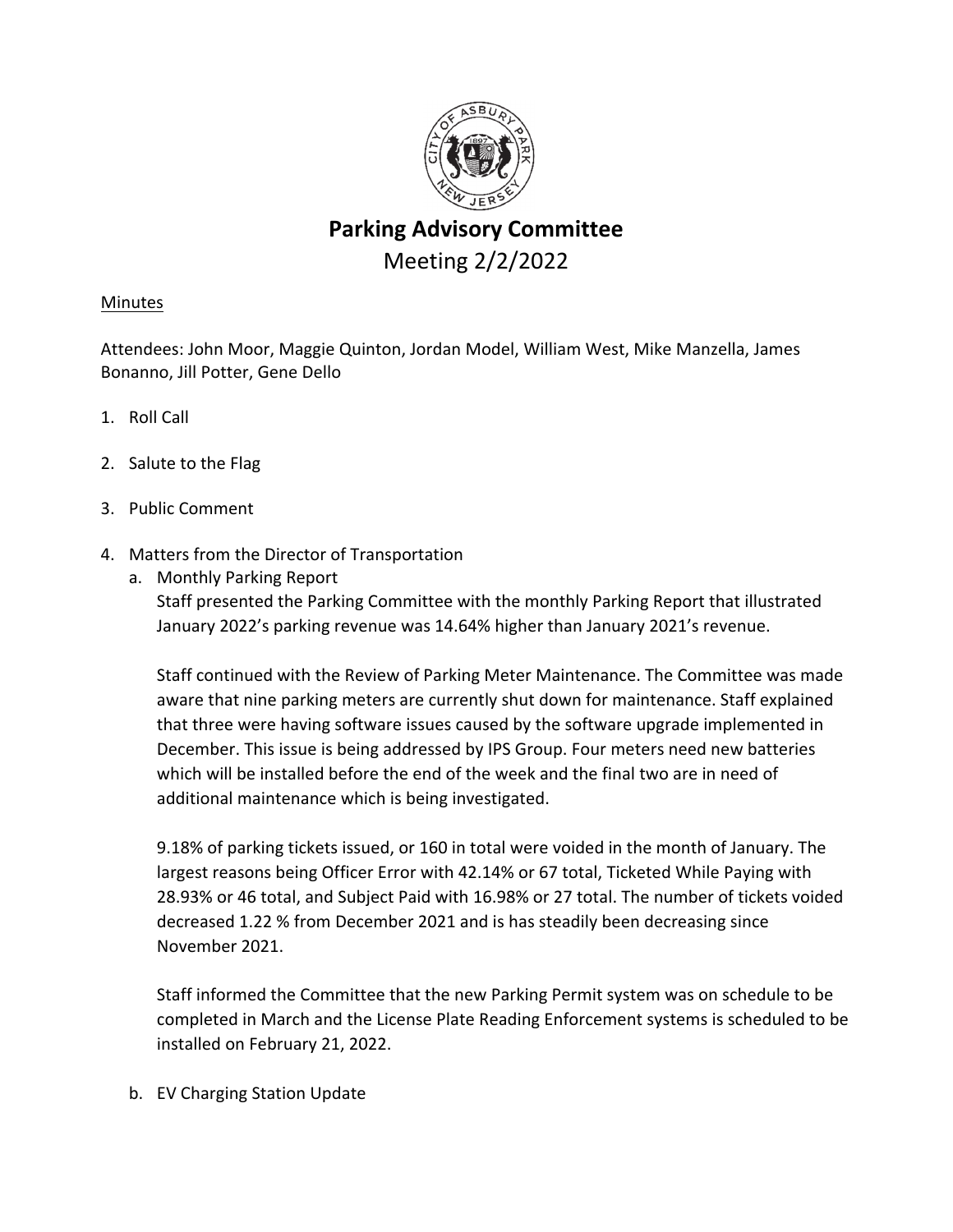Staff provided the Parking Committee with an update on the progress of the City's three planned electric vehicle charging locations. Mattison Avenue's two electric vehicle charging stations were operating normally and allow for four vehicles to charge at once. Installation of two electric vehicle charging stations on Seventh Avenue adjacent to the intersection with Kingsley Street is scheduled to begin on Friday February 4, 2022. Weather permitting, installation is approximated to last for two to three weeks. Installation of two electric vehicle chargers along Springwood Avenue near the intersection of Union Avenue is currently under review by the City's Planning Department. Staff would have more information on their installation once the plans are approved.

#### 5. Old Business

## a. Handicap Parking

The Parking Committee discussed locations of existing handicap spaces throughout the City. The Committee felt the number of existing handicap spaces was adequate but was open to adding additional handicap spaces in some areas. Before recommending additional spaces, the Committee expressed a desire to remove the exemption from paying parking rates in handicap parking spaces in metered areas of the City. They discussed regulations in neighboring Cities and recognized that while some allow for free handicap parking others do not exempt them from metered parking regulations. The Parking Committee voted to recommend to the City Council that Handicap spaces in metered parking be required to pay for parking.

## b. Unofficial Reservation of Parking Spaces

The Parking Committee reviewed a draft ordinance prohibiting the unofficial reservation of parking spaces within the City whether it be by physical objects, signage, or markings. The text of the ordinance was found to be appropriate and the Committee voted to recommend the ordinance to the City Council.

## c. Commercial Vehicle Parking

Staff prepared a list of existing commercial vehicle regulations in neighboring Cities for the Parking Committee's review. The Parking Committee discussed the possibility of creating Commercial Vehicle Permits similar to what is in place in Long Branch. The intention of the permits is to encourage drivers of commercial vehicles to park off street in driveways or at their place of employment. The Parking Committee tabled this discussion and directed Staff prepare an outline of the City's current commercial vehicle regulations for the Committee's next meeting.

## 6. New Business

a. Alternate Side Parking

It was brought to the Committee's attention that the 400 and 500 blocks of Prospect Avenue are often not swept by the street cleaners and has issues with abandoned vehicles. After reviewing a map of the existing Alternate Side Parking regulations within the City, the Parking Committee recommended additional regulations be implemented along the 400 and 500 blocks of Prospect Avenue. The intention of these regulations is to keep this are